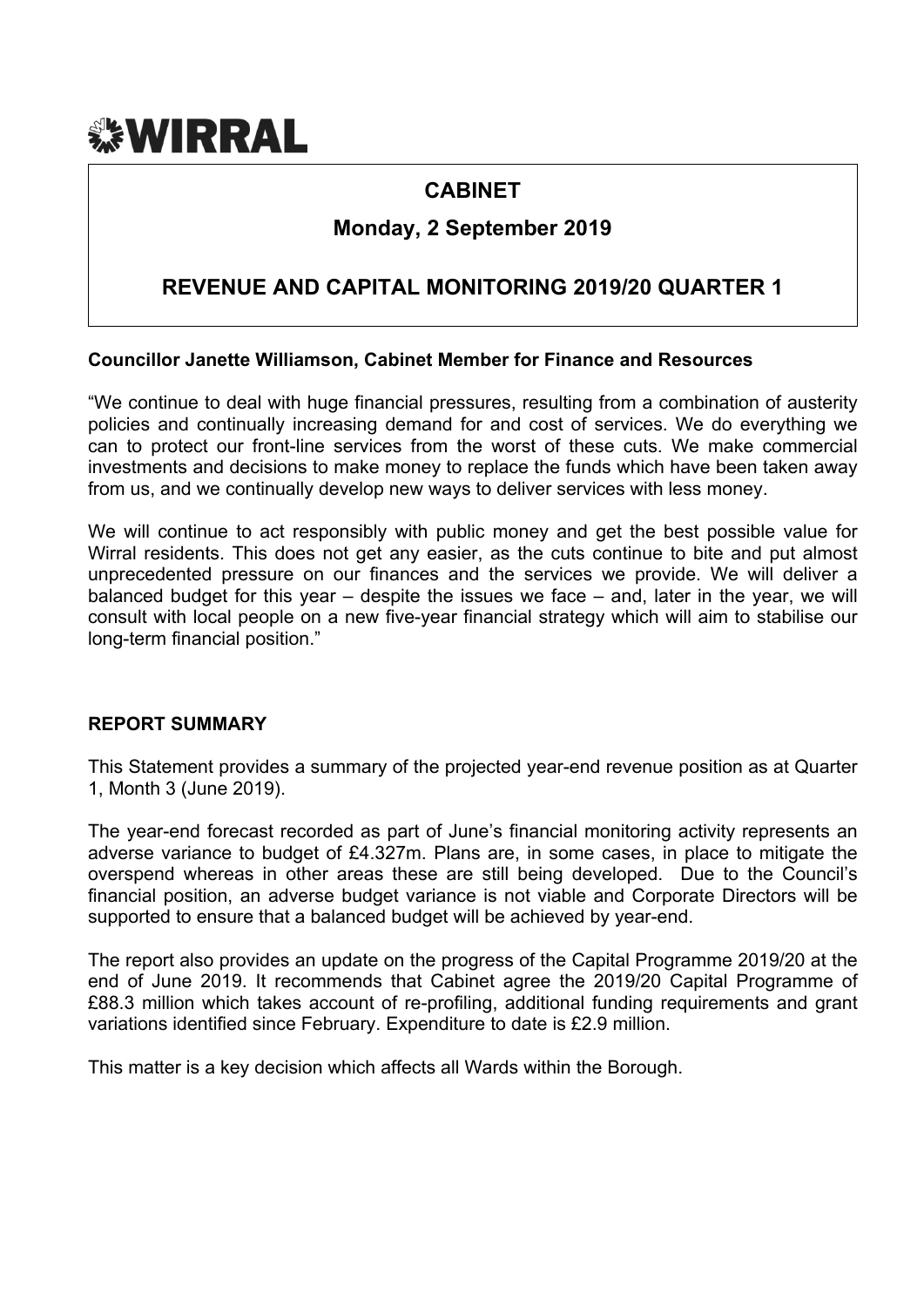# **RECOMMENDATIONS**

#### **Revenue**

- 1 To note the Year end forecast position at Quarter 1 of £4.327 million Adverse.
- 2 To note the level of achievement of savings proposed for 2019-20.
- 3 To note the revisions to Medium Term Financial Strategy (MTFS) 2020-2025.

#### **Capital**

- 4 To note the expenditure at Quarter 1 of £2.9 million.
- 5 That Cabinet recommend to Council the approval of additional funding for the schemes referred to in paragraph 3.7.
- 6 That Cabinet recommend to Council the approval of the revised Capital Programme of £88.7 million (Table 2) for 2019-20.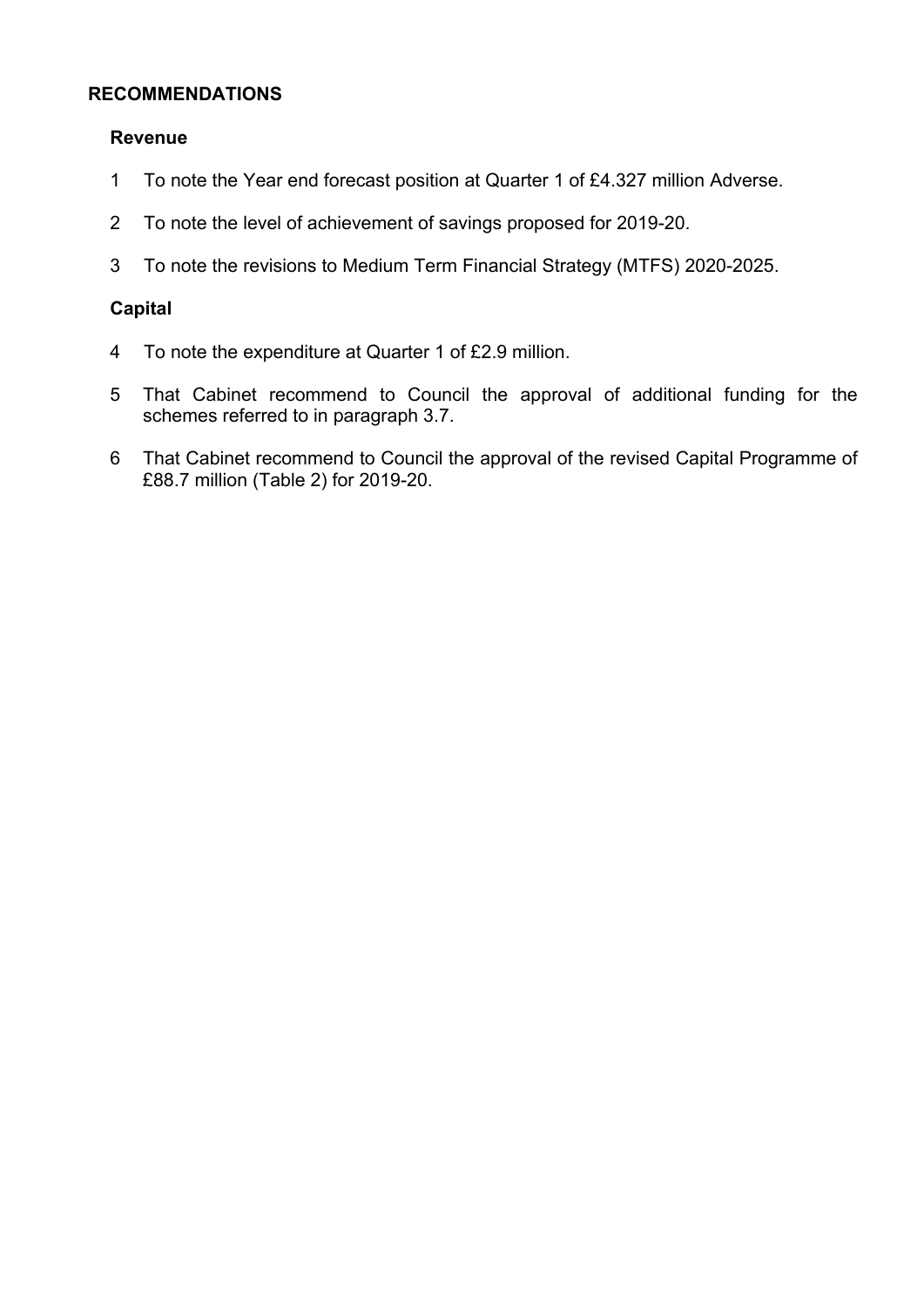# **SUPPORTING INFORMATION**

#### **1.0 REASON/S FOR RECOMMENDATION/S**

1.1 Regular monitoring and reporting of the Revenue Budgets, savings achievements, MTFS position and Capital Programme enable decisions to be taken faster which may produce revenue benefits and will improve financial control in Wirral Council.

## **OTHER OPTIONS CONSIDERED**

2.1 No other options have been considered.

# **2.0 BACKGROUND INFORMATION**

# **3.1 REVENUE**

- 3.1.1 This Statement provides a summary of the projected year-end revenue position as at Quarter 1, Month 3 (June 2019).
- 3.1.2 The year-end forecast recorded as part of June's financial monitoring activity represents an adverse variance to budget of £4.327m. Plans are, in some cases, in place to mitigate the overspend whereas in other areas these are still being developed. Due to the Council's financial position, an adverse budget variance is not viable and Corporate Directors will be supported to ensure that a balanced budget will be achieved by year-end.

|                                   | <b>Full Year</b> |                 |         |                 |               | <b>Prior Period Forecast</b> |
|-----------------------------------|------------------|-----------------|---------|-----------------|---------------|------------------------------|
|                                   | <b>Budget</b>    | <b>Forecast</b> |         | <b>Variance</b> | Adv/Fav       | <b>Variance</b>              |
| <b>Objective Analysis</b>         | £m               | £m              | £m      | $\%$            |               | £m                           |
|                                   |                  |                 |         |                 |               |                              |
| Adult Care & Health               | 87.790           | 87.790          | (0.000) |                 | 0% Adverse    | (0.000)                      |
| <b>Children</b>                   | 86.581           | 89.155          | (2.575) |                 | -3% Adverse   | (2.605)                      |
| <b>Business Management</b>        | (11.963)         | (11.766)        | (0.198) |                 | 2% Adverse    | (1.064)                      |
| Economic Housing Growth           | 20.048           | 19.969          | 0.079   |                 | 0% Favourable | 0.156                        |
| Delivery                          | 66.752           | 68.385          | (1.634) |                 | -2% Adverse   | (0.896)                      |
| Directorate Deficit               | 249.207          | 253.534         | (4.327) |                 | -2% Adverse   | (4.410)                      |
| Support / Admin Building Overhead | 36.002           | 36.002          | 0.000   | 0%              |               | 0.000                        |
| <b>Total Deficit</b>              | 285.209          | 289.535         | (4.327) |                 | -2% Adverse   | (4.410)                      |

# **Table 1 2019/20 Budget and Forecast**

*\*An adverse variance is one where the forecast position is worse than the planned position, conversely, a favourable variance is where the forecast position is better than the planned position.*

# **3.2 DIRECTORATE SUMMARY**

# **3.2.1 Adult Care and Health**: **Forecast** - **Balanced Position**

The balanced position presented for Adult Care & Health is contingent upon the full delivery of the department's in-year efficiency plan.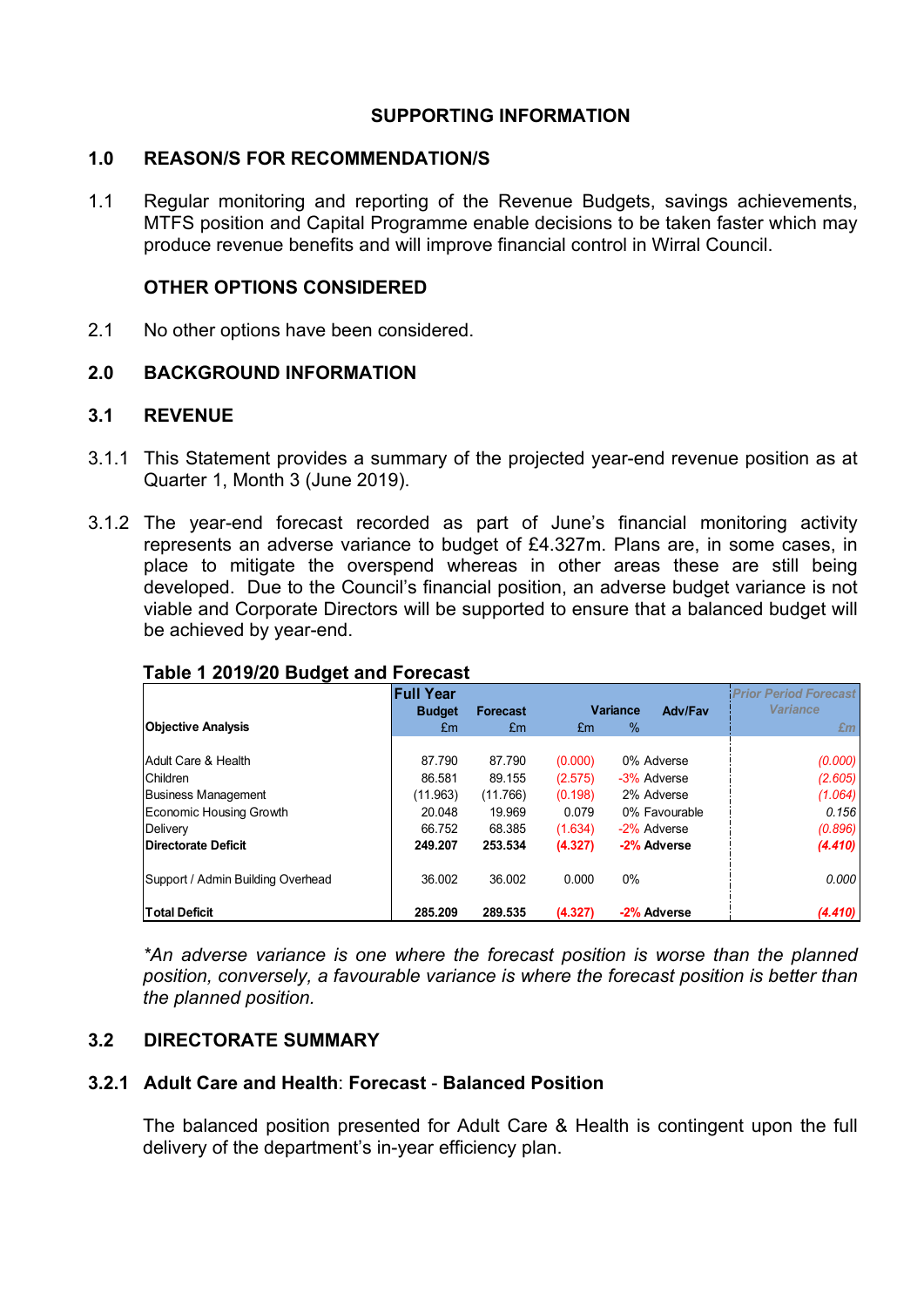Demand for services is the key driver of risk in Adult Care and Health: Increased demand for adult social care services is seen predominantly in the care at home sector, where the volume of home care and supported living services provided in the last twelve months has increased by 9.8% and 10.0% respectively.

In comparison, demand for traditional residential and nursing home services has only risen by 0.5% during the same period.

Failure to achieve some or all of this will result in a net budget deficit at year-end; the maximum risk exposure is £5.0m.

The efficiency plan comprises two elements:

- Firstly, the department is building on the success of last year's £2m Learning Disabilities Transformation Programme in order to drive a further £2m of savings in 2019/20.
- Secondly, work is ongoing with the Council's NHS partners (Wirral Community Trust and Cheshire & Wirral Partnership) in order to manage demand for social care by maximising service user's independence and wellbeing. Savings targets have been agreed with each provider and are being monitored through a robust contract management process.

Further detail regarding performance is held in the savings summary.

The ringfenced Public Health grant continues to be forecast to balance to budget.

#### **3.2.2 Children: Forecast - £2.575m Adverse Variance Position**

The £2.711m forecast adverse position is largely due to the Looked After Children (LAC) Placement and additional service pressures described below. Some of these pressures are forecast to be mitigated by employee vacancy savings:

#### **Children's Social Care - Full Year Forecast: £2.347m Adverse**

Looked After Children (LAC) placement expenditure – Full Year Forecast: £2.495m Adverse.

- Although there was not a significant increase in the number of LAC, there are pressures on expenditure which are driven by increases in complexity of need and market rates which are supplier driven. The average rate for residential placements for this period is £3,091 per week (£3,073 per week last month), an increase of 17% from the base rate used for budget setting. Following Ofsted inspections, detailed plans, which include the review of the future for the LAC placements, are underway.
- The neighbouring authorities are experiencing a similar trend of increased rates, also an increase in LAC numbers. Wirral is performing favourably compared with the other authorities in both aspects.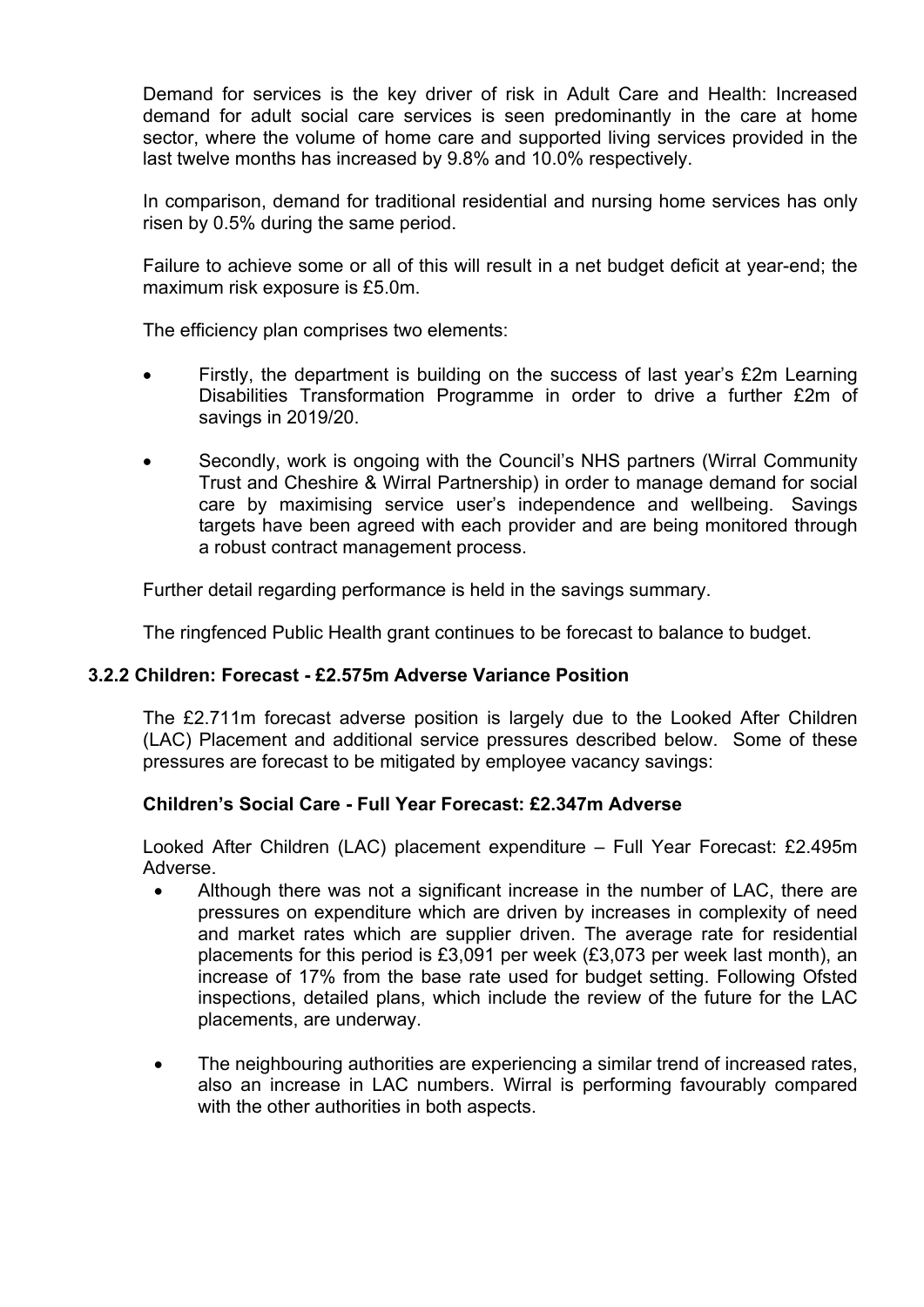Modernisation & Support - Full Year Forecast: £0.048m Adverse

 £0.048m pressure from the contact contract (supervised visits) with Active8 is included in this area's forecast. The increased pressure is due to the extension of this contract and the delay in operating the service in-house, which will be at a reduced cost. This has been mitigated by the surplus from employee costs.

Early Help & Prevention - Full Year Forecast: £0.315m Favourable

- £0.3m pressure from the Complex Investigation Team, £0.17m loss of income from the cessation of non-statutory service and £0.14m additional pressure from the Emergency Duty Team (EDT) Service have been mitigated by part year vacancies and staff not at top of grade, as well as the Pause programme (£0.45m) being on hold. There is an additional burden of the new cost sharing arrangement with Adult Social Care (£0.106m).
- Troubled Families income is forecast to achieve the target. However, it remains challenging considering the increased income target by £0.6m in addition to addressing the reduction in guaranteed Government grant income on Attachment Fees by £0.48m.

Schools: Full Year Forecast: Balanced position

- Schools are forecasting a balanced position, but further detailed work is ongoing to identify likely spend on Special Education Needs (SEN), with a more representative forecast expected for Quarter 2. Current demand on SEN services is outweighing the grant funding available and the budget includes a contribution from the ringfenced Dedicated Schools Grant (DSG) reserve of £2.3m, leaving no funding in reserve for future years. An independent review of SEN provision is in progress with outcomes expected by the end of the Autumn term.
- Individual school budgets are also under increasing pressure due to increasing pay and pension costs amongst other pressures, and there is currently no indication of any additional funding in future years (subject to the Central Government spending review). There was £8.9m remaining in the school balances reserve at the end of 2018-19, but a number of schools are having difficulty setting a balanced budget for 2019-20, with a likelihood that the reserve will reduce further.
- A more detailed report identifying the key pressures and risks relating to schools funding will be produced for Cabinet later in the year.

Safer Wirral Hub - Full Year Forecast: £0.140m Adverse

- The key driver of the variance is within community safety, with regard to staffing related expenditure (£0.060m), and an under-achieved income target (£0.220m), due to a loss of major clients – Magenta Housing and Academy Schools. Restructure is currently ongoing to address this position.
- Other areas of Safer Wirral Hub are offsetting the overall position with no expectation of reduced service provision.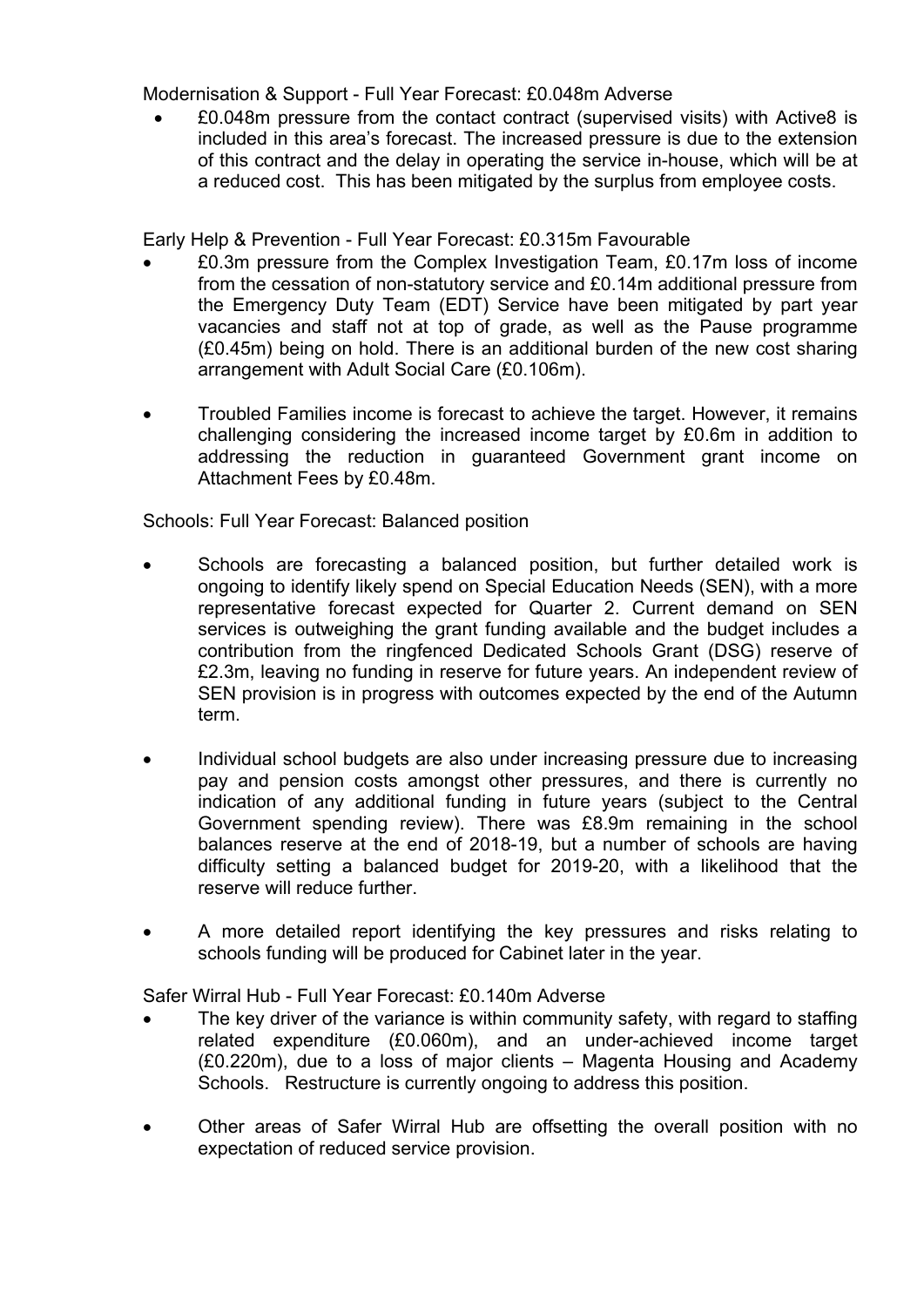# **3.2.3 Business Management: Forecast - £0.198m Adverse Position**

Legal & Governance - Full Year Forecast: £0.265m Adverse

 The key driver is within the Coroner's service. Deficit position is due to an increase in accommodation costs and an increase in demand for the service. Currently the risk is not mitigated, but analysis is being undertaken with Liverpool City Council, as this is a shared service, with the aim of reducing the expenditure.

#### **3.2.4 Economic Housing and Growth: Forecast - £0.079m Favourable Position**

Corporate Director - Full Year Forecast: £0.132m Favourable

- The majority of the forecast favourable position is driven by savings of £0.073m in employee costs due to the delay in senior recruitment and £0.024m of improvements to income due to increased demand in planning.
- Income of £5.45m was originally anticipated n 2019-20 from development within the Wirral Growth company. However, as the partnership with Muse has matured, the partnership agreement has been refocussed to ensure any development is designed in consultation with residents, members and partners to ensure the maximum financial and economic benefits can be realised for the Council. This may result in additional income to be received, but this will be received in future years.

The income will be offset by a reduction in associated expenditure of £1m, expenditure that can be capitalised of £0.6m and a transfer from the Economic Growth reserve, which was established to cover such delays in regeneration developments.

 Delivery of the Local Plan remains a key priority, with regular meetings with the Queen's Council (external legal advisors) to ensure robust evidence is in place. Available reserves have been set aside to cover the local plan costs, with an estimated cost of delivery £2m over three years.

#### **3.2.5 Delivery: Forecast - £1.634m Adverse Position**

Community Services - Full Year Forecast: £1.046m Adverse

- There remain ongoing income pressures (£0.3m) within Sport & Recreation which the service is working to mitigate. Commercial officers have been appointed to the Service to improve demand for memberships and explore new income streams aimed at reducing this adverse pressure.
- The expectation of the 2019-20 budget was for the approved budget savings, relating to the transfer of operations at the Floral and two golf courses, to be fully achieved. However, continuing delays in the implementation of both projects will mean the £0.66m saving target is unlikely to be realised in 2019- 20 and has yet to be found.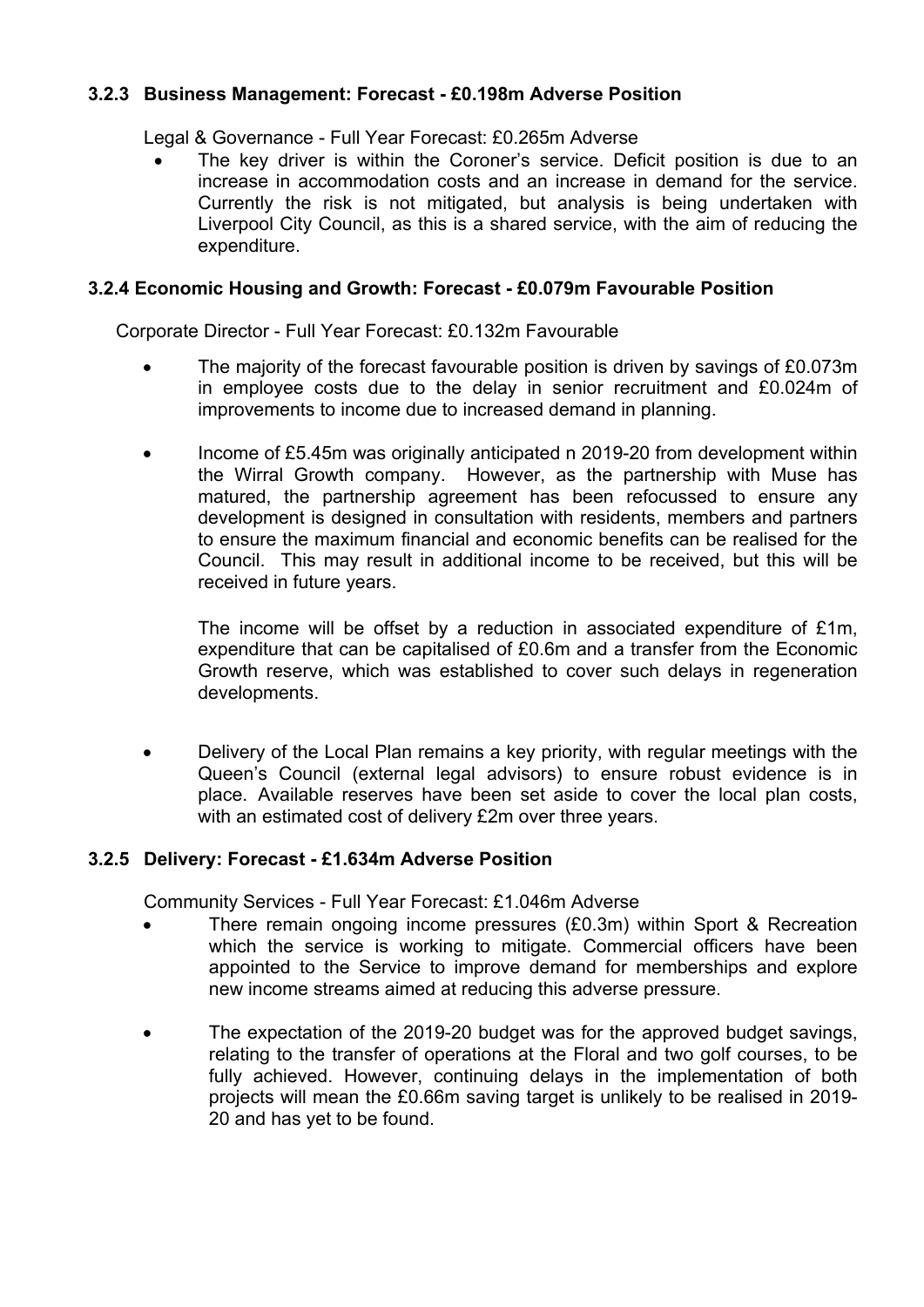Highways & Streetscene - Full Year Forecast: £0.985m Adverse

- Car parking income is expected to fall short of the budgeted target by approximately £0.3m. This is due less car parking income available from Asda supermarket customers.
- The termination of the Council's Litter Enforcement contract highlighted a net budget shortfall of £0.5m within the Waste & Environment Service Area. Officers are reviewing alternative options to bridge this budget shortfall.
- There has been a slower than anticipated take up of the Garden Waste Subscription service. If this trend were to continue it could cause a budget problem of approximately £0.2m. Work is ongoing to attract new subscribers through promotional activity and advertising, aimed at reducing this variance.

Housing - Full Year Forecast: £0.392m Favourable

 The favourable budget forecast within Housing is predicated on the current cost of Supported Housing contracts based on current occupancy rates.

# **3.3 ACHIEVEMENT OF 2019-20 SAVINGS**

- 3.3.1 In March, Council approved £45m of savings to balance the 2019-20 budget. As at Q1, 73% are achieved or expected to be achieved. 8% are partly achieved or require further work to ensure the full saving can be achieved by the end of the year. 6% are at risk of not being delivered. These are:
	- Children -Business Support Saving. This was originally planned to be delivered through a back-office review, and the restructure. The element required through the restructure has not materialised and the saving is now being re-analysed as part of back-office review.
	- Floral Submissions from preferred providers of an expert operator model for the Floral were extended to 31st July 2019, with a recommendation passed to the Portfolio Holder to enable negotiations. The saving was predicated on a full year saving of Revenue costs (£0.55m), which will not fully materialise in this financial year.
	- Golf A preferred provider, as an expert operator for the golf courses, has been identified. Following an O&S Committee the saving is yet to be realised. The delay in the project will impact the level of revenue savings which can be achieved in 19-20. The £0.11m shown was predicted on a full year saving.

# **3.4 MEDIUM TERM FINANCIAL STRATEGY 2020 -2025**

3.4.1 Each quarter the revisions to the Medium Term Financial Strategy (MTFS) will be reported to Cabinet. The MTFS is a dynamic document which changes as a result of many factors e.g. changes to market growth, revisions to savings plans, changes to legislation, delays or accelerations to ongoing projects etc. Each year in order to reset the MTFS to ensure it is robust, all the current savings plans and pressures are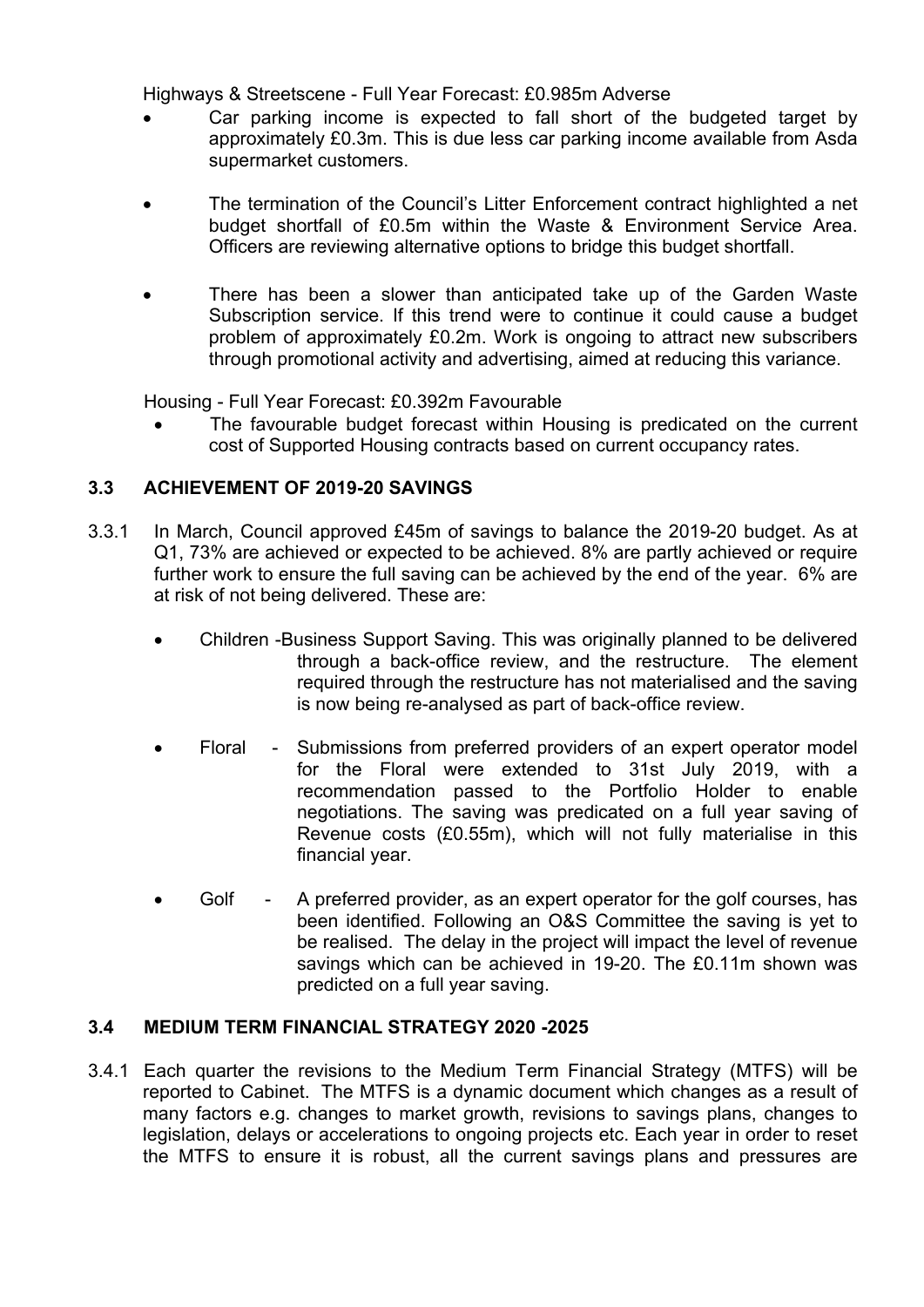removed to assess the extent of the budget gap for the following year. This is to enable a true representation of the financial position.

- 3.4.2 For 2020-21 the current pressures total £56m. These include the expected final cut of the government grant and an expected cut to the Public Health Grant, demand and increased case complexity pressures from social care, the loss of income from the termination of the Kingdom contract, contractual inflation and an anticipated increase in the pensions costs. These pressures have been reviewed and revised to ensure they represent an accurate picture. The savings to offset these pressures in 2020-21 total £16m. These include innovative and preventative activities to offset demand, increased income and staffing changes. Therefore, the anticipated budget gap for 2020-21 is £40m.
- 3.4.3 At present there is uncertainty over whether any funding will be available from the Government for 2020-21 as the outcome of the funding formula review has not yet been announced. This makes it very difficult to plan over the longer term. It is anticipated that the result of this and an announcement on funding will be available in December 2019. This may result in the current budget gap being less than expected of £40m. However due to the late notification of this, work is currently underway to identify proposals to meet the £40m gap from 2020-21. In the event of the Government providing additional support via funding, it is anticipated that this will only delay the requirement for the £40m by 12 months to 2021-22. Therefore, planning is underway to mitigate this gap in advance.

#### **3.5 CAPITAL PROGRAMME**

#### **PROPOSED CAPITAL PROGRAMME FOR 2019/20**

3.5.1 The Programme for 2019-20 is a dynamic programme and as a result is always subject to change. It now reflects the following changes since the programme was originally approved in February. These are then detailed in Tables 2 and 3.

| £m      |
|---------|
| 90.083  |
| (7.079) |
| 7.434   |
| 0.642   |
| (2.346) |
| 88.734  |
|         |

|                          | <b>Capital Strategy</b><br>(as agreed at<br>Council) | <b>Proposed</b><br>Programme | <b>Q1 Actual Spend</b> |
|--------------------------|------------------------------------------------------|------------------------------|------------------------|
|                          | £m                                                   | £m                           | £m                     |
| Adult Care &             | 6.747                                                | 7.258                        | 0.056                  |
| Health                   |                                                      |                              |                        |
| <b>Business</b>          | 9.951                                                | 10.508                       | 0.009                  |
| Management               |                                                      |                              |                        |
| <b>Children Services</b> | 6.255                                                | 8.847                        | 0.601                  |

#### **Table 2: Capital Programme 2019/20 at 30 June 2019**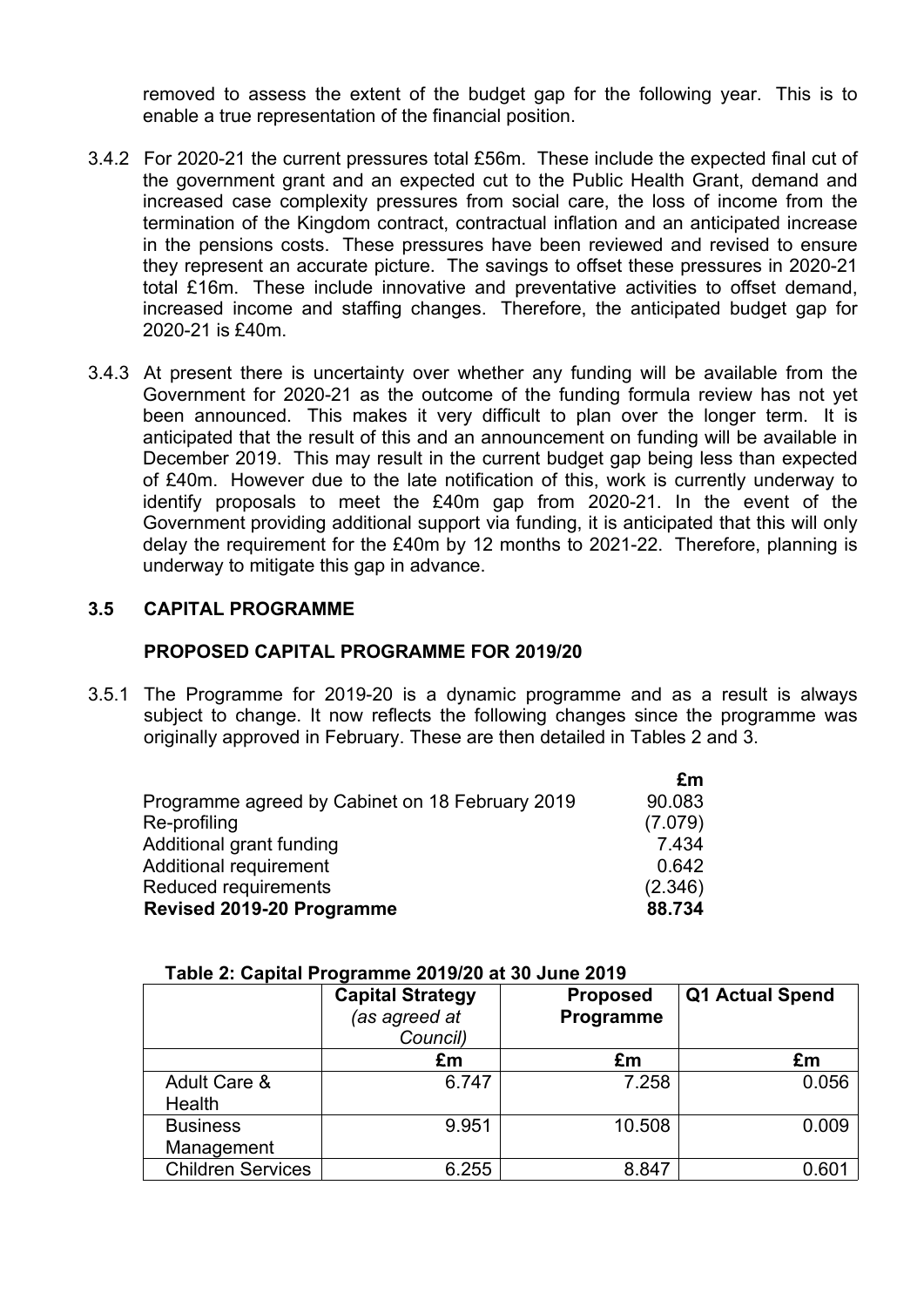| <b>Delivery Services</b> | 39.418 | 42.869 | 2.093 |
|--------------------------|--------|--------|-------|
| Economic &               | 27.712 | 19.252 | 0.132 |
| <b>Housing Growth</b>    |        |        |       |
| Total                    | 90,083 | 88,734 | 2,891 |
| <b>Expenditure</b>       |        |        |       |

NB: Capital Programme expenditure is seasonal, actual spend to date is not the only indicator of over / underperformance of the capital programme. Analysis work is currently underway to enhance phased forecasting information.

| Table 3: Significant Variations to the 2019-20 Programme identified since March |  |  |  |
|---------------------------------------------------------------------------------|--|--|--|
| 2019                                                                            |  |  |  |

| <b>Scheme</b>                                                                                                                                                                                                                                                                                                                                             | £m                                                                         |
|-----------------------------------------------------------------------------------------------------------------------------------------------------------------------------------------------------------------------------------------------------------------------------------------------------------------------------------------------------------|----------------------------------------------------------------------------|
| <b>Adult Care &amp; Health</b><br>Extra Care Housing - re-profiling                                                                                                                                                                                                                                                                                       | 0.440                                                                      |
| <b>Business Management</b><br>Sustainable Transport Enhancement Programme<br><b>Windows 10 Rollout</b>                                                                                                                                                                                                                                                    | 0.374<br>(0.250)                                                           |
| <b>Children Services</b><br>Schools modernisation, remodelling and basic needs -<br>grant variation and re-profiling                                                                                                                                                                                                                                      | 2.169                                                                      |
| <b>Delivery Services</b><br>Transport for Growth grant variation and re-profiling<br>LED street lighting replacement – reduced requirement<br>and re-profiling                                                                                                                                                                                            | 2.661<br>(1.666)                                                           |
| Street lighting column upgrade/replacement - re-profiling<br>Aids to navigation – re-profiling<br><b>Key Route Network</b><br>Landican chapels - re-profiling<br>West Kirby Sailing Centre - re-profiling<br>Aids, adaptations and DFGs - grant variation and re-                                                                                         | (1.115)<br>(0.720)<br>0.259<br>0.200<br>0.209<br>4.006                     |
| profiling<br>Clearance<br>Home improvements<br>Parks machinery – subject to further review/report<br>Parks vehicles - subject to further review/report<br>Highway maintenance - reprofiling<br>Tower Road National Productivity Investment - re -<br>profiling<br>Dock Bridge and other bridges – re-profiling<br>Beach cleaning equipment - re-profiling | (0.200)<br>(220)<br>(1.323)<br>(0.552)<br>0.193<br>0.188<br>0.178<br>0.171 |
| <b>Economic &amp; Housing Growth</b><br>Wirral Waters Investment Fund - re-profiling<br>Eureka – additional funding requirement<br>Community Bank - re-profiling<br>Other minor variations                                                                                                                                                                | (4.200)<br>0.200<br>(4.250)<br>1.457                                       |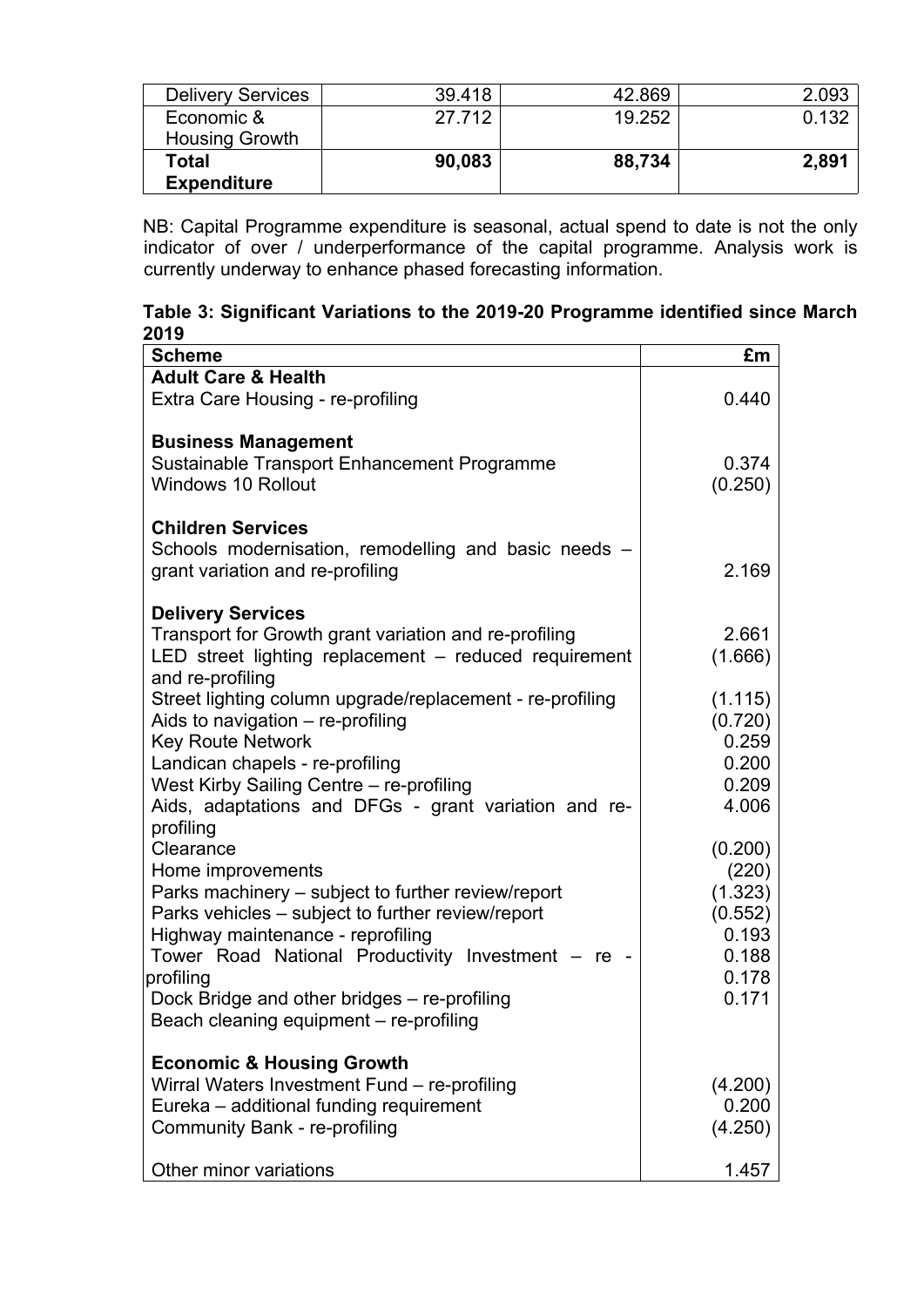| Total | (1.791) |
|-------|---------|
|       |         |

3.5.2 Current progress on the more significant schemes is provided in the following sections.

# **3.6 DIRECTORATE UPDATES**

#### **Adult and Social Care**

3.6.1 Extra Care Housing: The Council is to pay Alpha Living 75% of the allocated grant of £0.44m in order for 78 units of extra care to be developed at Woodpecker Close. Site works have now commenced and completion is expected to be in August 2020. 75% of the grant of £0.105m is also due to be paid to Magenta for the 21 extra care apartments at Barncroft. 25% of the grants are held back based on completion criteria.

#### **Business Management**

3.6.2 The largest scheme within this area is the Enterprise Resource Planning project. This scheme, relating to core IT financial systems, is currently in the Discovery stage with the intention to shortly move into the Design phase. The proposed Invitation to Tender is scheduled to go out in the Autumn.

#### **Children's Services**

- 3.6.3 **West Kirby Primary School:** The project consists of a new main entrance with improved security, reception and office, minor internal re-configuration and infill of an unused arear to form a new classroom in a non-traditional design. The scheme has a committed value of over £0.3m of which £0.137m has been spent this year.
- 3.6.4 **New Brighton Sports Barn:** This is a stand-alone sports barn development to provide the school and community with the facility to carry out sports curriculum and improve pupil lifestyle and well-being. The project has been tendered to the amount of £0.4m; of which £0.12m has been spent this year.

#### **Delivery Services**

- 3.6.5 The demolition of Seacombe Community Centre has been completed at a cost of £0.13m.
- 3.6.6 Transport for Growth the major work to date has focused on Twickenham Drive, Leasowe and Liscard Village town centre (£0.048m) and various footway and cycleway improvements (£0.057m).
- 3..6.7 Aids, adaptations and Disabled Facility Grants (DFGs) spend is influenced by several factors including referrals received and the extent/value of the adaptations required. A new home adaptation pilot commenced August 2018 and the stair lift contract is facilitating faster installation of lifts and hoists. To date £0.523m has been spent.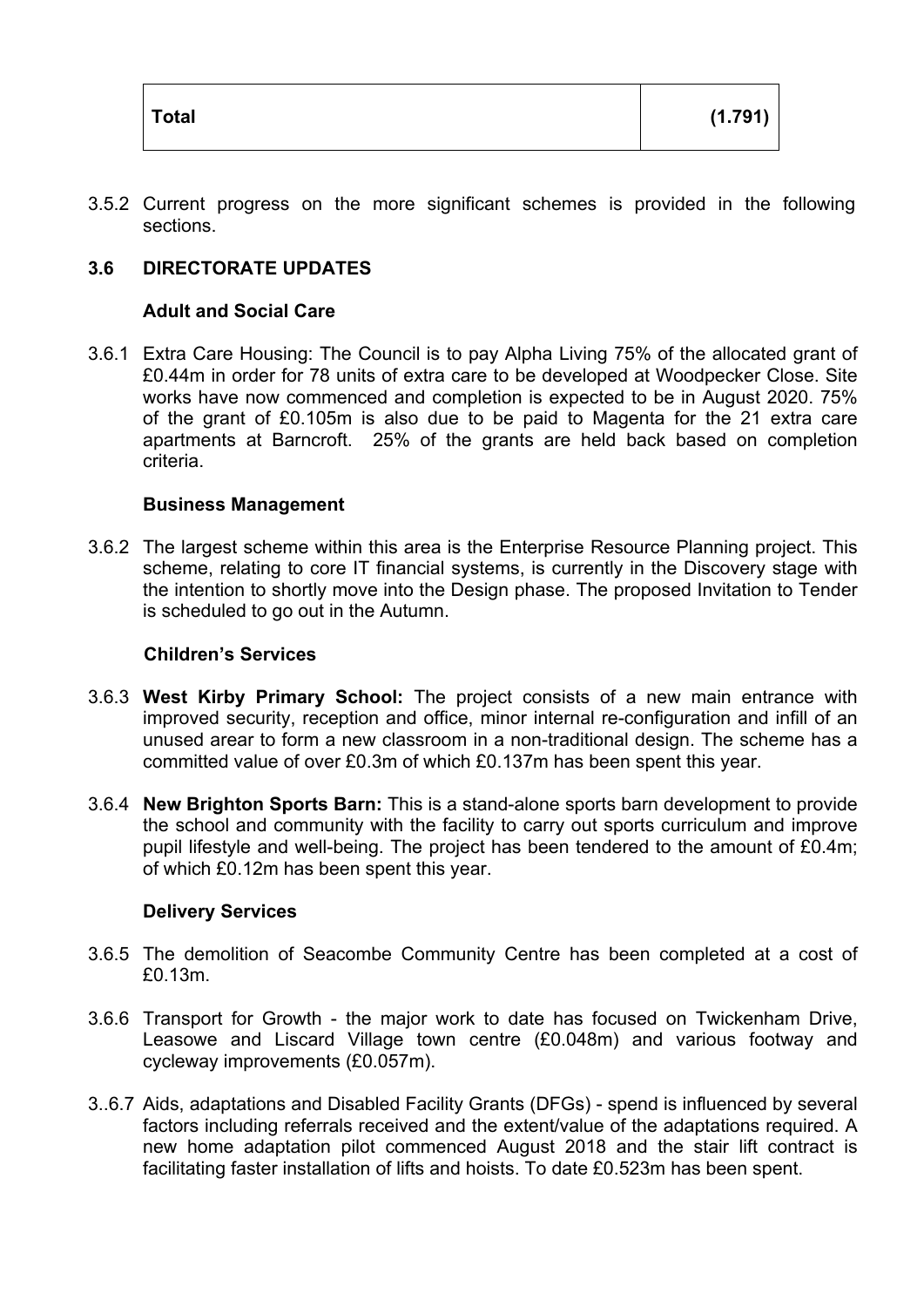- 3.6.8 Leasowe 3G pitches work is expected to commence on 29th July with a 22 week build.
- 3.6.9 Fitness equipment upgrade £0.28m has been spent already, with the remaining £0.06m allocated and on order for delivery in August.
- 3.6.10 Wirral Tennis Centre facility upgrade utilising a framework agreement to award the contract which will be supported by asset management and procurement. This will be a trial of a partnership approach with the private sector.
- 3.6.11 Key Route Network relates to schemes that ensure that key roads and routes operate efficiently. Two schemes are currently being progressed on which £0.483m has been spent – Wirral Waters safety upgrade and the A41 corridor improvements.

#### **Economic and Housing Growth**

- 3.6.12 Within the Programme is an allocation of £10m for investment in properties. Closely linked to progressing Wirral Growth Company, it is intended to fund potential acquisitions.
- 3.6.13 Wirral Waters Investment Fund commitments total £1.8m for this year. £0.3m which must be spent by March on the "Green Civilised Streets" project and a contribution of £1.5m towards the Marine Energy Automotive Park.
- 3.6.14 Housing Infrastructure Fund potential areas to be progressed are:
	- Woodside Master Plan £0.15m
	- Urban Brownfield Sites Assessments Study £0.17m
	- Birkenhead Regeneration Framework and Delivery Action Plans (focused on housing delivery) - £0.2m;
	- There will be further costs associated with the delivery of the Legacy Housing scheme (Wirral Waters One) and with the Urban Splash / Belong housing schemes. The scale of the costs is currently being assessed.

#### 3.7 **APPROVAL FOR ADDITIONAL FUNDING**

#### 3.7.1 **Eureka (£0.2m)**

£0.2m financial assistance is required to support the development and delivery of Eureka! Mersey, a major new science and discovery centre to be located at Seacombe Ferry Terminal and due to open in 2022. Detailed pre-development work has identified a need to increase the budget, in recognition of several factors: increased costs associated with the Spaceport and Ferry Terminal buildings; aspirations to realise in full the ideas emerging from the co-creation process; and the need to reconfigure and redevelop external spaces. This has resulted in a funding shortfall compared with the level of investment the Combined Authority was originally considering. Subsequent discussion has resulted in a proposed way forward in that Eureka! will take an additional responsibility to raise £0.6m, with the Combined Authority and Wirral Council seeking to increase their contribution by £0.4m and £0.2m respectively.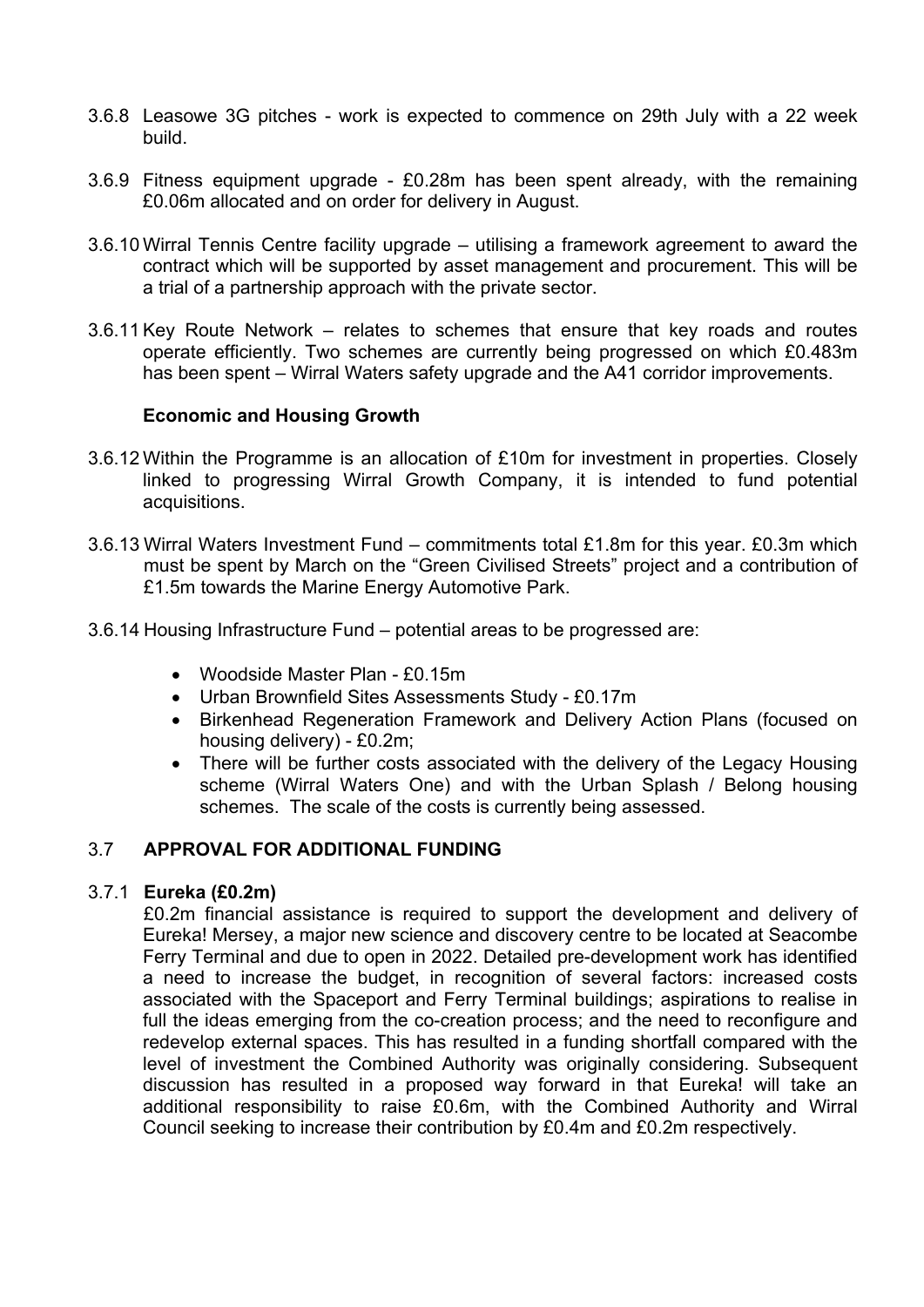By closing the funding gap of the project, this grant will support Eureka! to secure the remaining funding from trust, foundations, individuals and a public campaign and therefore deliver the project outputs and benefits. The proposed level of Combined Authority investment is £6.442m, with final approval expected in September 2019. Eureka! Mersey will attract 187,000 visitors p.a., create 161 jobs, add viability to the Mersey Ferries operations and support off-site visitor spend of £5.42m p.a.

#### 3.7.2 **Eastham Youth Hub (£0.442m)**

Work has been ongoing for a number of years on a scheme to relocate Eastham Youth Club to a new facility co-located with Anselmians' Rugby Club. The project meets both Youth and Community aspirations following consultation and has the potential to offer excellent agile workspace in the south of the Borough.

The scheme has strong Transformation links as well as working to provide community independent sporting provision in a new way.

A Delegated Cabinet Report was produced in March 2017 and the anticipated cost of the scheme was £0.376 million based on estimated design and build costs. The project was delayed with the original contractor unable to undertake the scheme. The Rugby Club have since engaged another contractor with individual construction packages being tendered. Whilst this would not have been the Council's preferred procurement route for a construction project of this type, it is one which is regularly employed in the private sector. An internal assessment has been undertaken to ascertain the reasonableness of the revised estimates and confirmation has been obtained that the Youth/Community Hub elements within the cost summary seem to be fair and reasonable when compared to national benchmarking costs. The new cost is £0.442m.

#### **FINANCING OF THE CAPITAL PROGRAMME**

3.8 Table 4 summarises the financing sources.

| <b>Capital Programme Financing</b>           | Capital         | Q1 Revised |
|----------------------------------------------|-----------------|------------|
|                                              | <b>Strategy</b> | Programme  |
|                                              | £m              | £m         |
| <b>Borrowing</b>                             | 53.443          | 48.670     |
| Grants/loans                                 | 30.640          | 37.822     |
| <b>Capital Receipts</b>                      |                 | 0.442      |
| Business Rates (Wirral Waters - ring-fenced) | 6.000           | 1.800      |
| <b>Total Financing</b>                       | 90.083          | 88.734     |

#### **Table 4: Revised Capital Programme Financing**

3.9 Any re-profiling that reduces borrowing will produce one-off revenue savings. A permanent saving only occurs if schemes cease, otherwise the full budget will be required in 2020-21 when the re-profiled expenditure is incurred.

#### **4.0 FINANCIAL IMPLICATIONS**

4.1 This is the Quarter 1 budget monitoring report that provides information on the forecast outturn and progress against the capital Programme. The Council has robust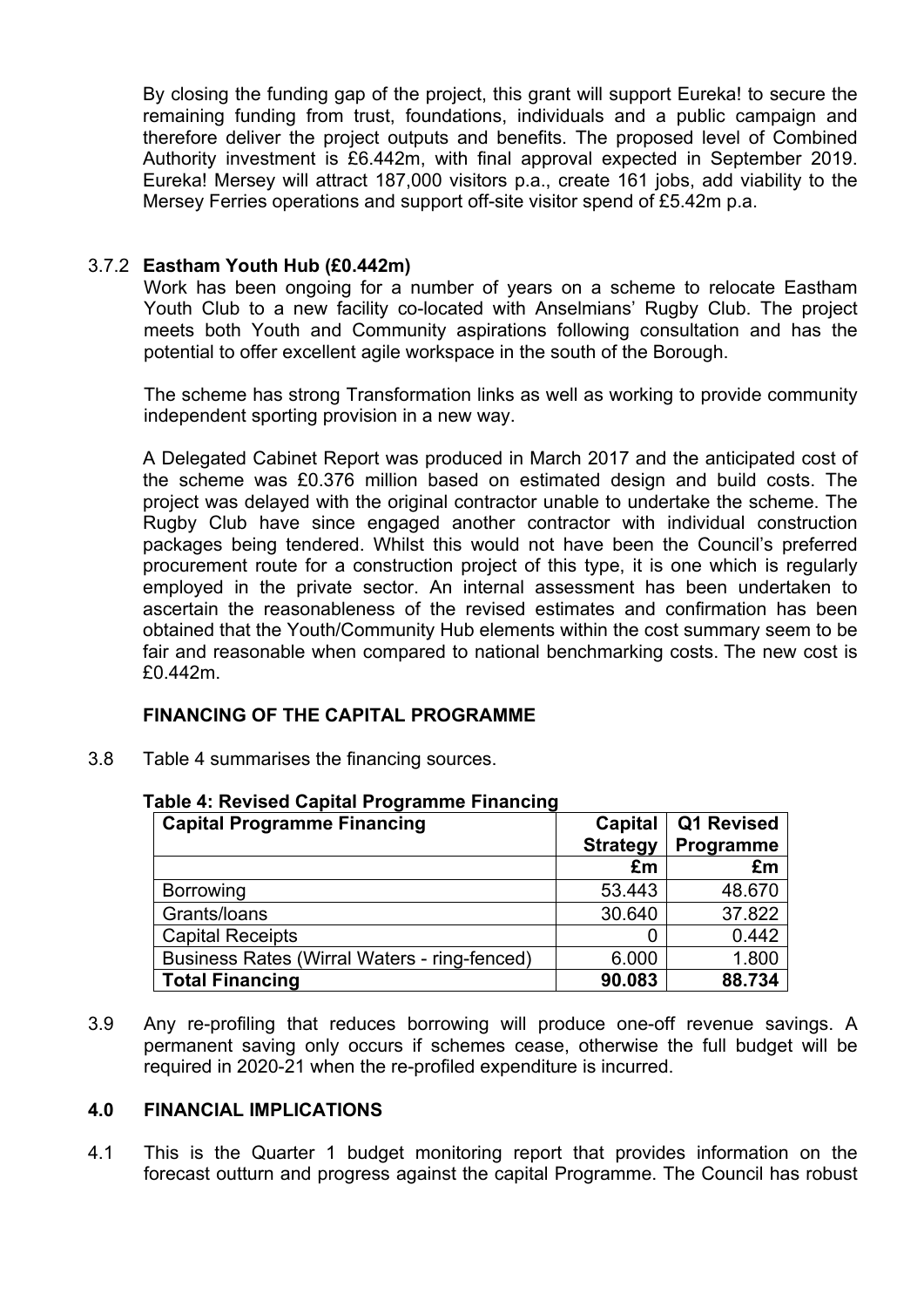methods for reporting and forecasting budgets in place and alongside formal Quarterly reporting to Cabinet, the financial position is reported monthly at each Directorate Management Team and corporately at the Strategic Leadership Team (SLT). In the event of any early warning highlighting pressures and potential overspends, the SLT take collective responsibility to identify solutions to resolve these to ensure a balanced budget can be reported at the end of the year.

# **5.0 LEGAL IMPLICATIONS**

5.1 The entire report concerns the duty of the Council to avoid a budget shortfall. The Chief Finance Officer has a personal duty under the Local Government Finance Act 1988 Section 114A to make a report to the executive if it appears to them that the expenditure of the authority incurred (including expenditure it proposes to incur) in a financial year is likely to exceed the resources available to it to meet that expenditure.

## **6.0 RESOURCE IMPLICATIONS: STAFFING, ICT AND ASSETS**

6.1 There are no implications arising directly from this report.

# **7.0 RELEVANT RISKS**

- 7.1 The possible failure to deliver the Revenue Budget is being mitigated by:
	- (I) Senior Leadership / Directorate Teams regularly reviewing the financial position.
		- (I) Availability of General Fund Balances.
- 7.2 The possibility of failure to deliver the Capital Programme will be mitigated by the monthly review by a senior group of officers, charged with improving performance.
- 7.3 The generation of capital receipts may be influenced by factors outside the Authority's control e.g. ecological issues. Lambert, Smith, Hampton are providing external support to maximise the Council's income and advise on strategy.

#### **8.0 ENGAGEMENT/CONSULTATION**

8.1 No consultation has been carried out in relation to this report.

#### 9.0 **EQUALITY IMPLICATIONS**

9.1 This report is essentially a monitoring report on financial performance

**REPORT AUTHOR:** Vikki Gregorich Budget Project Manager (Interim) Telephone 0151 666 3104

Mail [vikkigregorich@wirral.gov.uk](mailto:vikkigregorich@wirral.gov.uk)